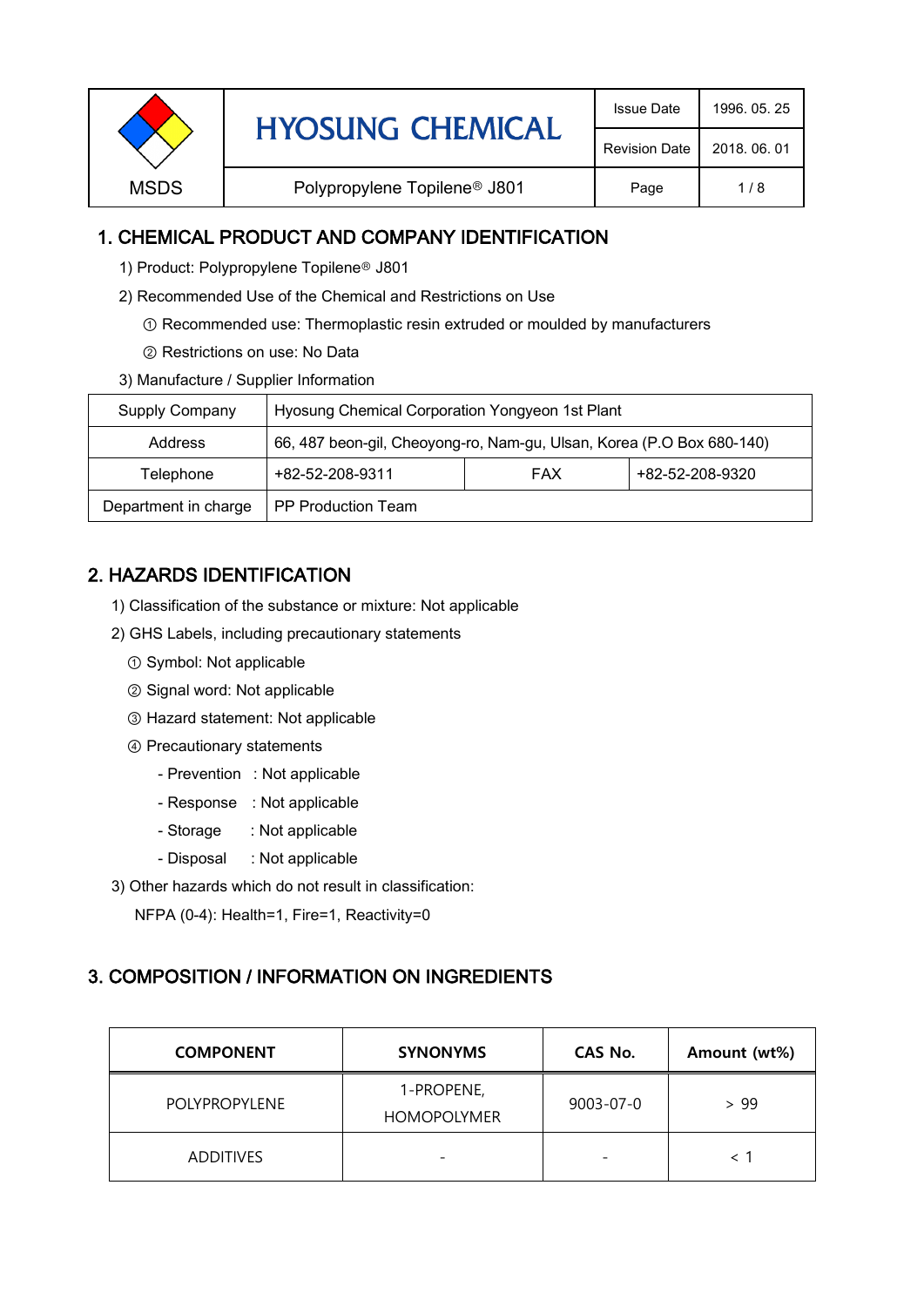| <b>HYOSUNG CHEMICAL</b> | <b>Issue Date</b>                        | 1996, 05, 25 |     |
|-------------------------|------------------------------------------|--------------|-----|
|                         | <b>Revision Date</b>                     | 2018, 06, 01 |     |
| <b>MSDS</b>             | Polypropylene Topilene <sup>®</sup> J801 | Page         | 2/8 |

### 4. FIRST AID PROCEDURES

- 1) Eye Contact
	- · In case of contact with substance, rinse your eyes immediately with running water for at least 20 minutes.
	- · Take medical action.
- 2) Skin Contact
	- · In case of contact with substance, rinse your skin immediately with running water for at least 20 minutes.
	- · Remove contaminated cloths including shoes immediately.
	- · Take medical action.
- 3) Inhalation
	- · Take medical action.
	- · Move into fresh air.
	- · If short of breathing, provide oxygen supply system.
- 4) Ingestion
	- · Do not put anything into the mouth of an unconscious person.
	- · Take medical action.
- 5) First-Aid Treatment and Information on Medical Doctors
	- · Let a medical provider know about the substance and take appropriate protection.

# 5. FIRE FIGHTING MEASURES

- 1) Suitable (Unsuitable) Extinguishing Media
	- · Extinguishing media: Water, Carbon dioxide, Extinguishing powder, Firefighting foam
	- · Unsuitable Extinguishing media: No data
	- · Large fire: Firefighting, Water spray
- 2) Specific Hazards from Chemical Material
	- · Toxicant from combustion: Pyrolysis or combustion cause irritative gases or carbon dioxides.
- 3) Fire Fighting Procedures and Equipment
	- · If it can be done without risk, move container from fire area.
	- · If it will be leak, do not spray high-pressure water stream.
	- · Dike for later processing.
	- · Use extinguishing agents appropriate for surrounding fire.
	- · Avoid inhalation of materials and combustion products.
	- · Up the wind and avoid low area.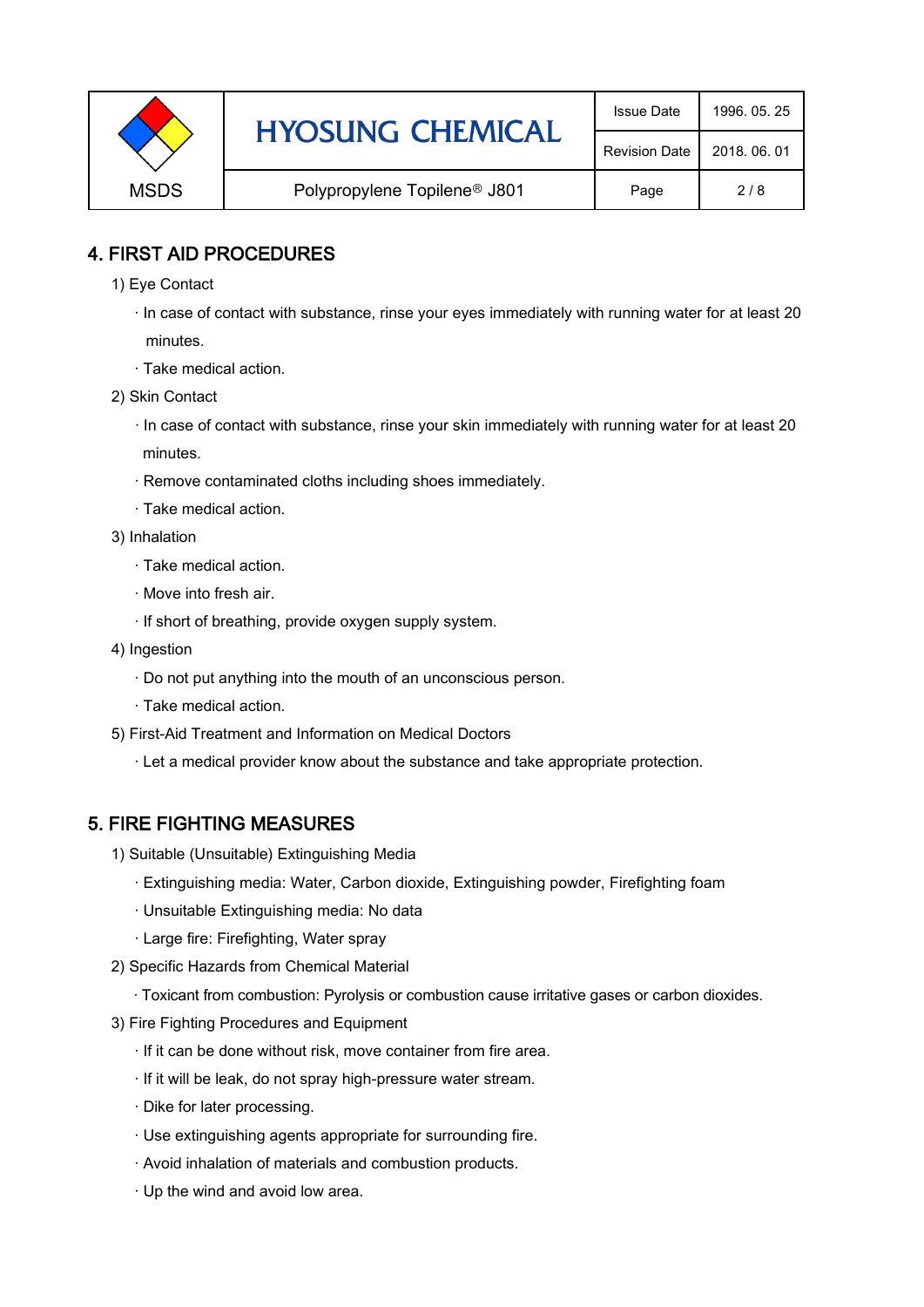|             | <b>HYOSUNG CHEMICAL</b>                  | <b>Issue Date</b> | 1996, 05, 25 |
|-------------|------------------------------------------|-------------------|--------------|
|             | <b>Revision Date</b>                     | 2018, 06, 01      |              |
| <b>MSDS</b> | Polypropylene Topilene <sup>®</sup> J801 | Page              | 3/8          |

### 6. ACCIDENTAL RELEASE MEASURES

- 1) Personal Precautions, Protective Equipment and Emergency Procedures
	- · Remove all flammable sources.
	- · If it is not dangerous, stop leaking.
	- · Take caution of substances and conditions that should be avoided.
	- · Ventilate properly.
	- · Do not touch the effluents or walk around the area.
	- · Prevent producing dust.
- 2) Environmental Precautions
	- · Release to air: Not available
	- · Release to soil: Not available
	- · Release to water: Not available
- 3) Purification and Removal Methods
	- · Small leak: Put in proper containers for waste.
	- ,· Large leak: To minimize the spread, cover it with plastic sheets or water-proof cloths and keep it away from water.

#### 7. HANDLING AND STORAGE

- 1) Handling
	- · Avoid direct physical contact.
	- · Wash thoroughly after use.

· Take precautionary measures to prevent against explosion risks, as all types of polymers may develop dust during transporting or grinding of granules.

- 2) Storage
	- · Keep stored in airtight containers.
	- · Keep stores in a cool, dry place.
	- · Place in an appropriate space in compliance with local regulation.

#### 8. EXPOSURE CONTROLS AND PERSONAL PROTECTION

- 1) Exposure Limits and Biological Exposure Limits of Chemical
	- · KOSHA: No data
	- · AIHA: No data
	- · ACGIH: No data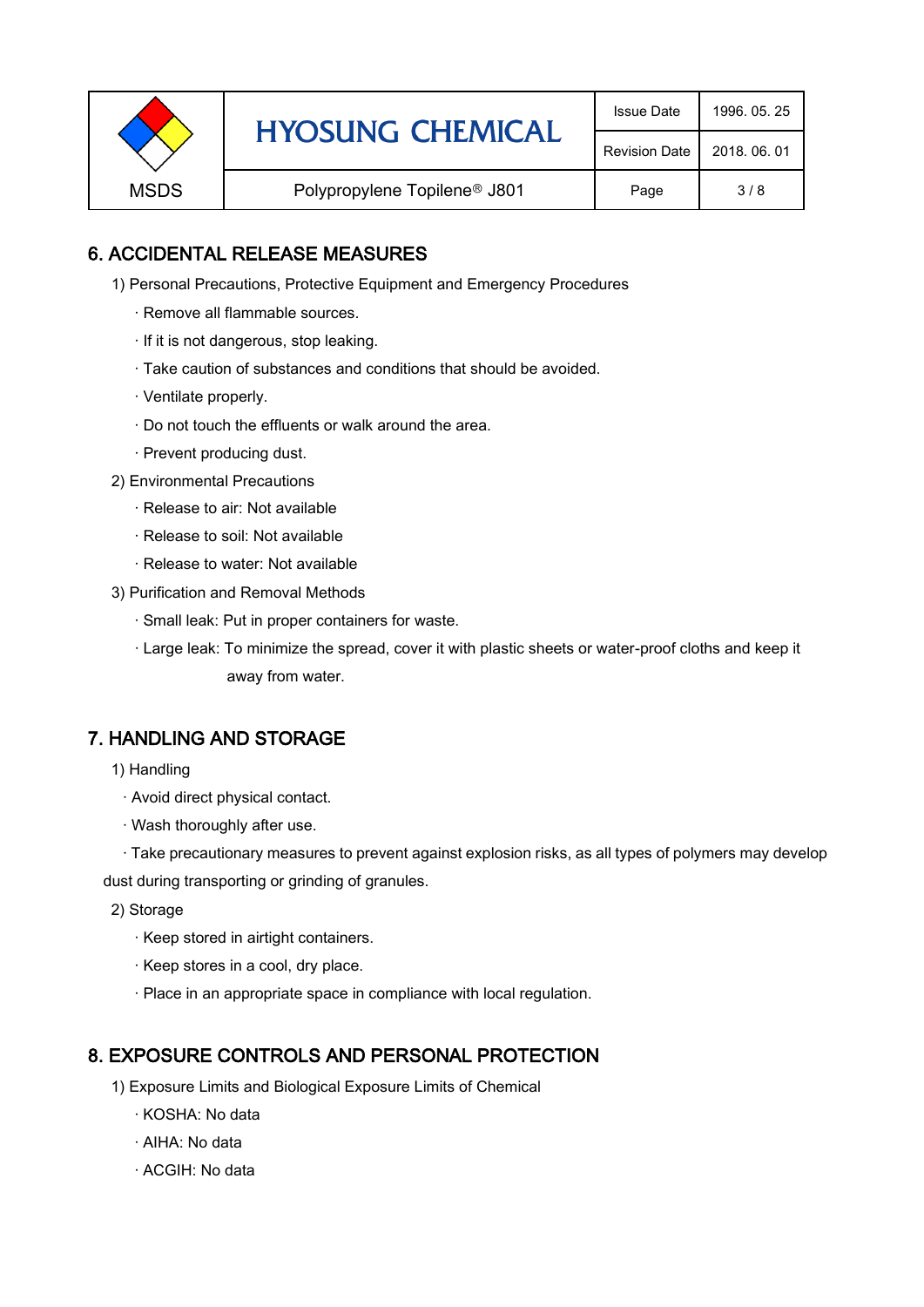|             | <b>HYOSUNG CHEMICAL</b>                  | <b>Issue Date</b>    | 1996, 05, 25 |
|-------------|------------------------------------------|----------------------|--------------|
|             |                                          | <b>Revision Date</b> | 2018, 06, 01 |
| <b>MSDS</b> | Polypropylene Topilene <sup>®</sup> J801 | Page                 | 4/8          |

- · OSHA: No data
- · Biological exposure limits: No data
- 2) Engineering Management
	- · Install local ventilation system.

· Ventilation equipment should be explosion-proof if explosive concentrations of dust, vapor of fume are present.

- 3) Personal Protective Equipment
	- ① Respiratory protection
		- · Use approved respirator if unable to control airborne dust, fumes, and vapor.
	- ② Eyes protection
		- · The wearing of chemical safety goggles or face shield is recommended.
		- · Install eyes washing facilities and quick drench shower near work areas.
	- ③ Hands protection
		- · The wearing of protective gloves is recommended to prevent exposure.
	- ④ Human body protection
		- · The wearing of protective clothing is recommended to prevent exposure.

#### 9. PHYSICAL AND CHEMICAL PROPERTIES

- 1) Appearance: White pellet
- 2) Odor: Odorless
- 3) Odor Threshold: No data
- 4) pH: No data
- 5) Melting / Freezing Point: 130 ~ 170 ℃
- 6) Initial Boiling Point or Boiling Point Range: No data
- 7) Flash Point: No data
- 8) Evaporation Rate: No data
- 9) Flammability (Solid, Gas) : No data
- 10) Upper / Lower Flammability or Explosive Limits: No data
- 11) Vapor Pressure: No data
- 12) Solubility: Insoluble
- 13) Vapor Density: No data
- 14) Relative Density: 0.88~0.92 kg/L (at 20℃)
- 15) N-Octane / Water Partition Coefficient: No data
- 16) Auto Ignition Temperature: 400℃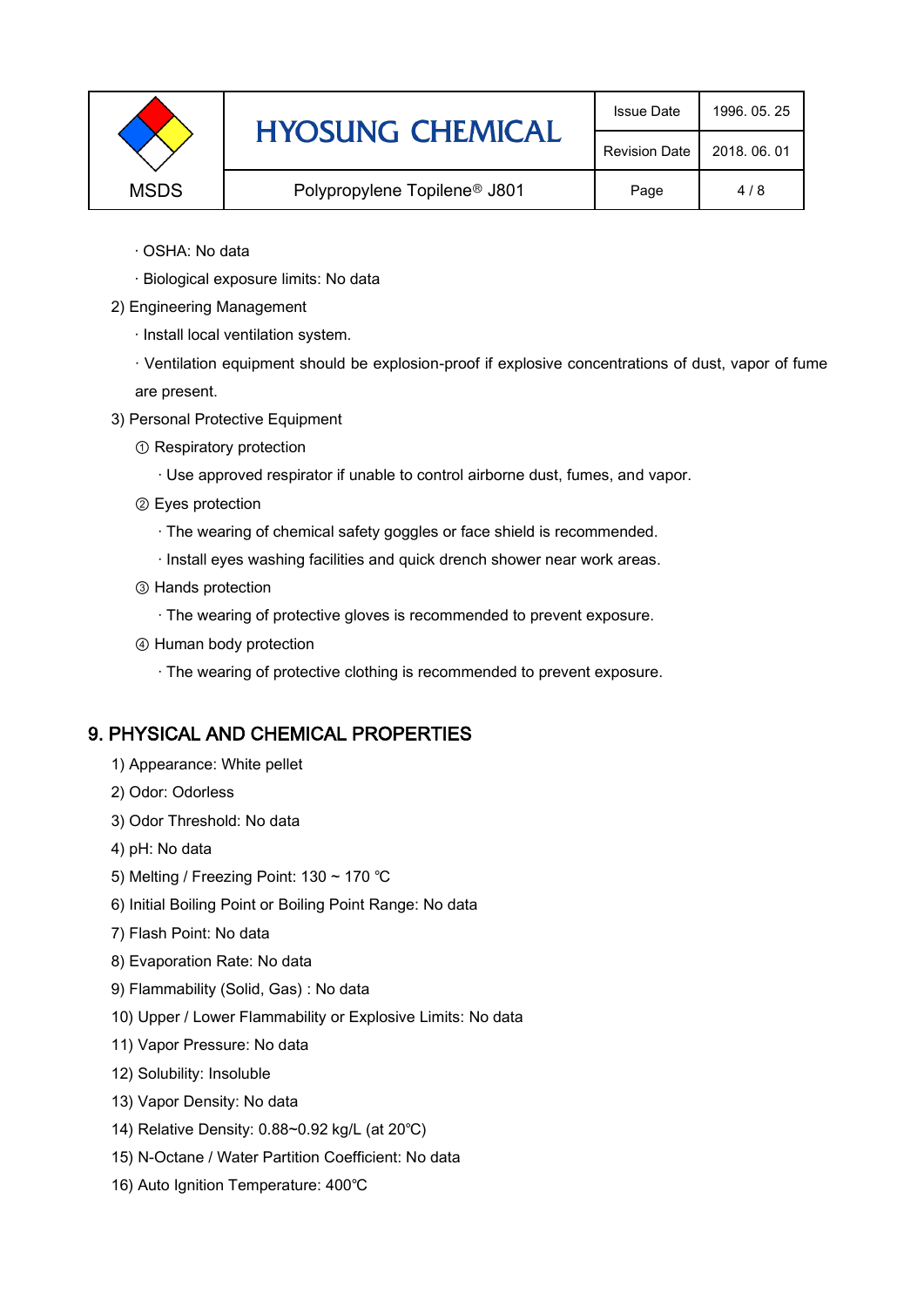|             | <b>HYOSUNG CHEMICAL</b>                  | <b>Issue Date</b> | 1996, 05, 25 |
|-------------|------------------------------------------|-------------------|--------------|
|             | <b>Revision Date</b>                     | 2018, 06, 01      |              |
| <b>MSDS</b> | Polypropylene Topilene <sup>®</sup> J801 | Page              | 5/8          |

- 17) Decomposition Temperature: No data
- 18) Viscosity: No data
- 19) Molecular Weight: >10,000

# 10. STABILITY AND REACTIVITY

- 1) Chemical Stability
	- · Stable under normal temperature and pressure.
- 2) Possibility of Hazardous Reaction
	- · Will not occur under normal temperature and pressure.
- 3) Condition to Avoid
	- · Avoid contact with water.
	- · Keep away from heat, sparks and flame.
	- · Avoid contact with strong oxidizing agents, strong alkaline and strong acid.
- 4) Incompatibility with Other Materials
	- · Strong oxidizing materials, Flammable substance.
- 5) Hazardous Decomposition Product

· At elevated temperatures the material will begin to decompose, producing fumes that can contain carbon monoxide, acrolein, aldehydes, and unidentified organic compounds.

#### 11. TOXICOLOGICAL INFORMATION

- 1) Information on the Likely Routes of Exposure
	- · Inhalation: No data
	- · Ingestion: No data
	- · Skin contact: No data
	- · Eye contact: No data
- 2) Delayed and Immediate Effects and Chronic Effects From Short or Long Term Exposure
	- Acute toxicity
		- · Oral: No data
		- · Skin: No data
		- · Inhalation: No data
	- Skin corrosion / irritation: No data
	- Serious eye damage / eye irritation: No data
	- Respiratory sensitization: No data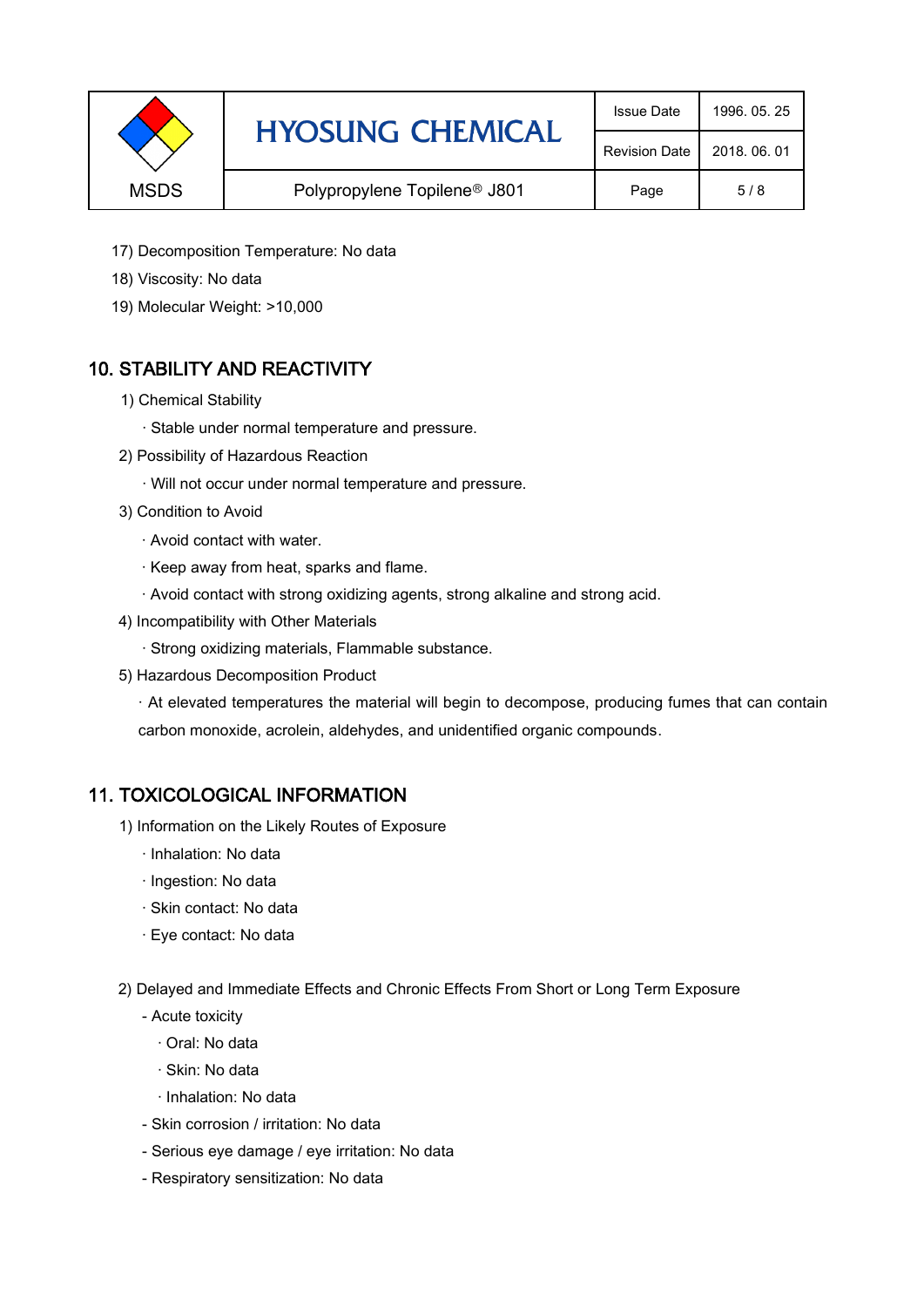|             | <b>HYOSUNG CHEMICAL</b>                  | <b>Issue Date</b>    | 1996.05.25   |
|-------------|------------------------------------------|----------------------|--------------|
|             |                                          | <b>Revision Date</b> | 2018, 06, 01 |
| <b>MSDS</b> | Polypropylene Topilene <sup>®</sup> J801 | Page                 | 6/8          |

- Skin sensitization: No data
- Carcinogenicity
	- · Industrial Safety & Health Law: No data
	- · IARC: No data
	- · OSHA: No data
	- · ACGIH: No data
	- · NTP: No data
	- · EU CLP: No data
- Gem cell mutagenicity: No data
- Reproductive toxicity: No data
- Specific target organ systemic toxicity (Single exposure)
- Specific target organ systemic toxicity (Repeated exposure)
- Aspiration hazard: No data

#### 12. ECOLOGICAL INFORMATION

- 1) Ecotoxicity: No data
- 2) Persistence and Degradability: No data
- 3) Bioaccumulative Potential: No data
- 4) Mobility in Soil: No data
- 5) Other Adverse Effects: No data

#### 13. DISPOSAL CONSIDERATIONS

- 1) Disposal Method
	- · Dispose in accordance with all applicable environmental regulations.
	- · Empty containers should be recycled or disposed of through an approved waste management facility.
- 2) Disposal Considerations
	- · For proper disposal of used material, an assessment must be completed to determine the proper and permissible waste management options under applicable rules, regulations and laws.

# 14. TRANSPORT INFORMATION

- 1) UN Number: Not regulated as a hazardous material
- 2) UN Proper Shipping Name: Not applicable
- 3) Hazard Class: Not applicable
- 4) Packing Group: Not applicable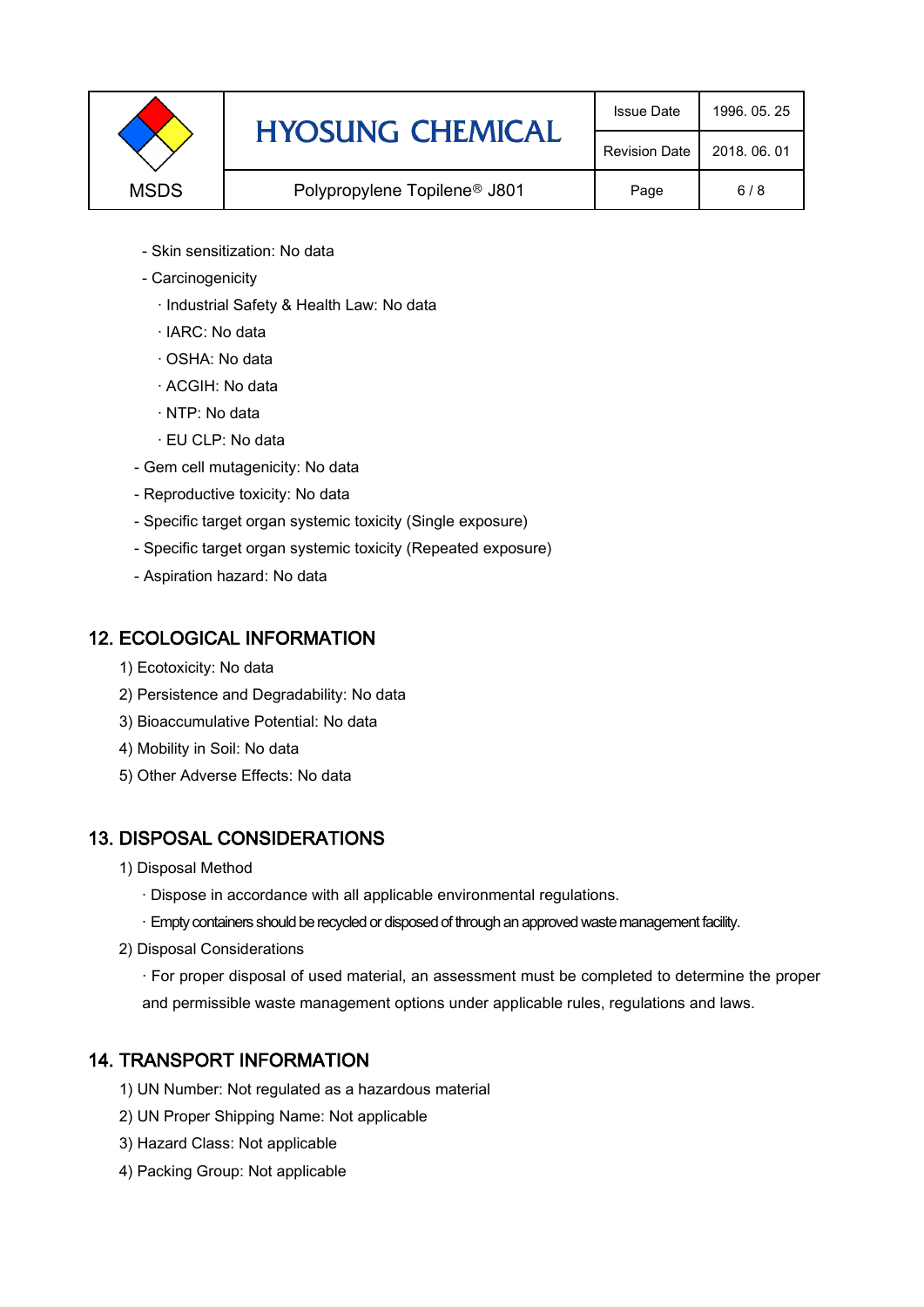| <b>HYOSUNG CHEMICAL</b> | <b>Issue Date</b>                        | 1996, 05, 25         |              |
|-------------------------|------------------------------------------|----------------------|--------------|
|                         |                                          | <b>Revision Date</b> | 2018, 06, 01 |
| <b>MSDS</b>             | Polypropylene Topilene <sup>®</sup> J801 | Page                 | 7/8          |
|                         |                                          |                      |              |

- 5) Marine Pollutant: Not applicable
- 6) DOT Number: Not regulated as a hazardous material
- 7) IATA Number: Not regulated as a hazardous material
- 8) IMDG Code: Not regulated as a hazardous material
- 9) Further information: Not a hazardous material under DOT, IATA and IMDG
- 10) Special Precautions for User
	- · Emergency management type of fire: Not applicable
	- · Emergency management type of leak: Not applicable

#### 15. REGULATORY INFORMATION

- 1) Industrial Safety and Health Law (KOREA): Not applicable
- 2) Toxic Chemical Substance Subject to Management Act (KOREA): Not applicable
- 3) Hazardous Material Safety Act (KOREA): Not applicable
- 4) Other Local or International Regulation
	- Persistent Organic Pollutant Management Law (KOREA): Not applicable
	- EU Classification
		- · Classification: Not applicable
		- · Risk Phrases: Not applicable
		- · Safety Phrases: Not applicable
	- US Regulations
		- · OSHA: Not applicable
		- · CERCLA: Not applicable
		- · EPCRA 302: Not applicable
		- · EPCRA 304: Not applicable
		- · EPCRA 301: Not applicable
	- Rotterdam Convention material: Not applicable
	- Stockholm Convention material: Not applicable
	- Montreal Protocol on Substance: Not applicable

#### 16. OTHER INFORMATION

- 1) Reference
	- · KOSHA: Material Safety Data Sheet